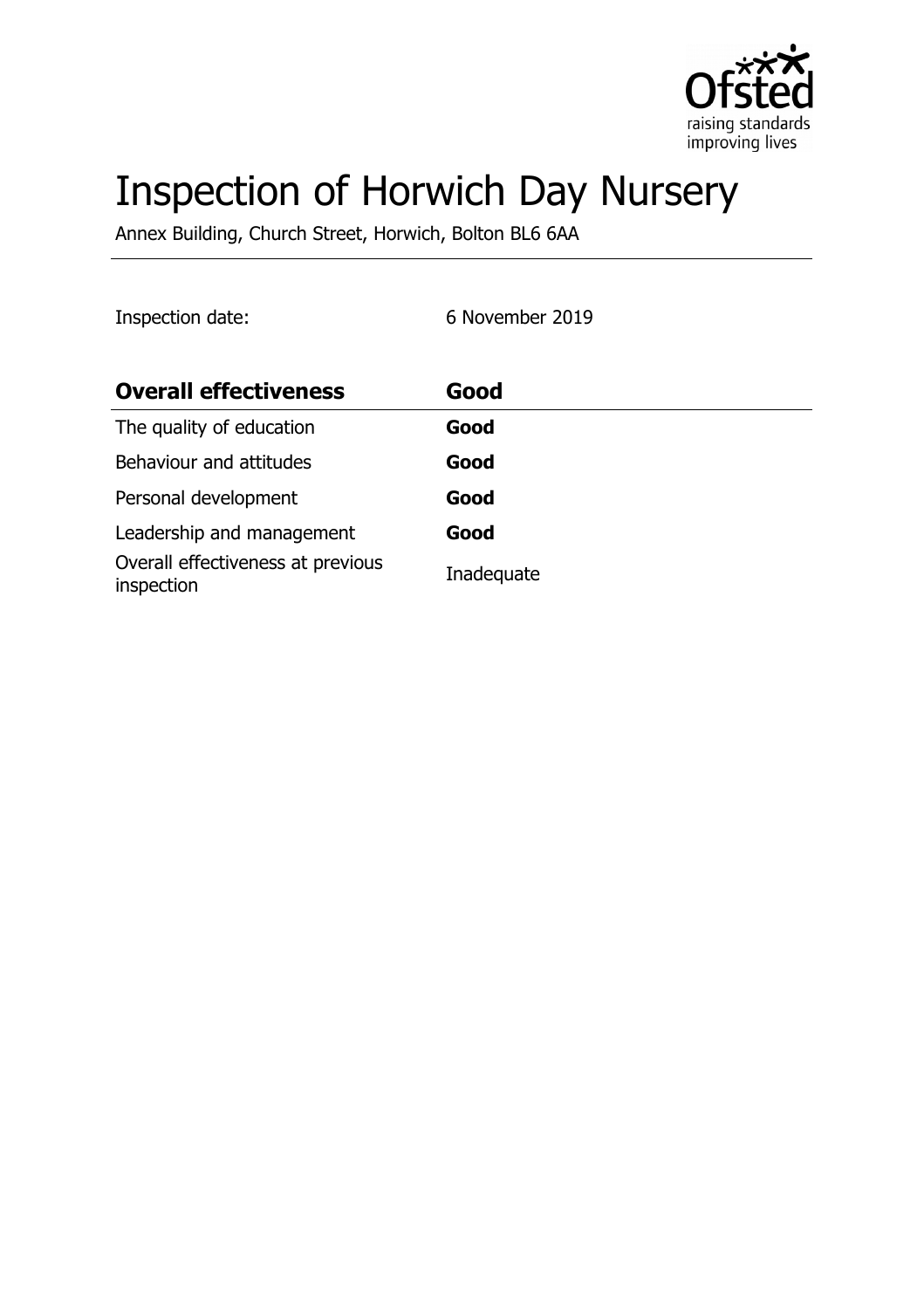

# **What is it like to attend this early years setting?**

#### **The provision is good**

Children thoroughly enjoy attending the nursery and make strong friendships. They share the play equipment and show kindness to each other. All children are provided with a good range of stimulating learning activities. Babies learn new words and extend their language. For example, when asked by staff what fireworks sound like, they reply 'bang bang'. Babies also enjoy the sensory experience of exploring the water play. Toddlers learn about the different colours of sparklers and fireworks as they design their own bonfire pictures. Pre-school children are supported by staff to develop their imaginative skills. For example, during role play, they gather firewood, build an artificial fire and twist real marshmallows as they pretend to toast them. Children demonstrate their understanding of mathematical concepts, and recognise numbers confidently. For example, when asked by staff to find a number on a number line, the children spray water at the correct numeral.

Staff widen and extend older children's learning. For example, good use has been made of discussions around bonfire night to explain how children learn to keep themselves safe. Staff develop the curriculum through adapting activities around children's interests. The provider and managers have made significant improvements since the last inspection. They have acted on all the actions imposed and addressed all the areas of weakness identified. The learning environment and outcomes for children have vastly improved. There is scope to further develop the quality of teaching to the highest level and further promote children's self-help skills.

## **What does the early years setting do well and what does it need to do better?**

- Children are able communicators and are developing an awareness of how to keep themselves safe. With support from staff, and a visit from the local fire service, children's understanding and vocabulary is increased. For example, preschool children talk with great confidence about the risks of fire, how it is hot and how it can burn them if they get too close.
- $\blacksquare$  Children eagerly explore the outdoor play area and are supported by staff to develop their literacy skills. For example, they follow written recipe cards in the mud kitchen to create an imaginary feast with home-grown herbs and mud. Additionally, they skilfully measure the ingredients and use available resources to enhance their play.
- $\blacksquare$  Overall, staff support children well. However, at times, they miss opportunities to further extend children's self-help skills. For example, staff do not always model and support children in how best to use the serving spoons so that they are able to practise and refine these skills.
- Children demonstrate respect for themselves and for each other. They are polite and considerate and have good bonds with the nursery staff, who offer lots of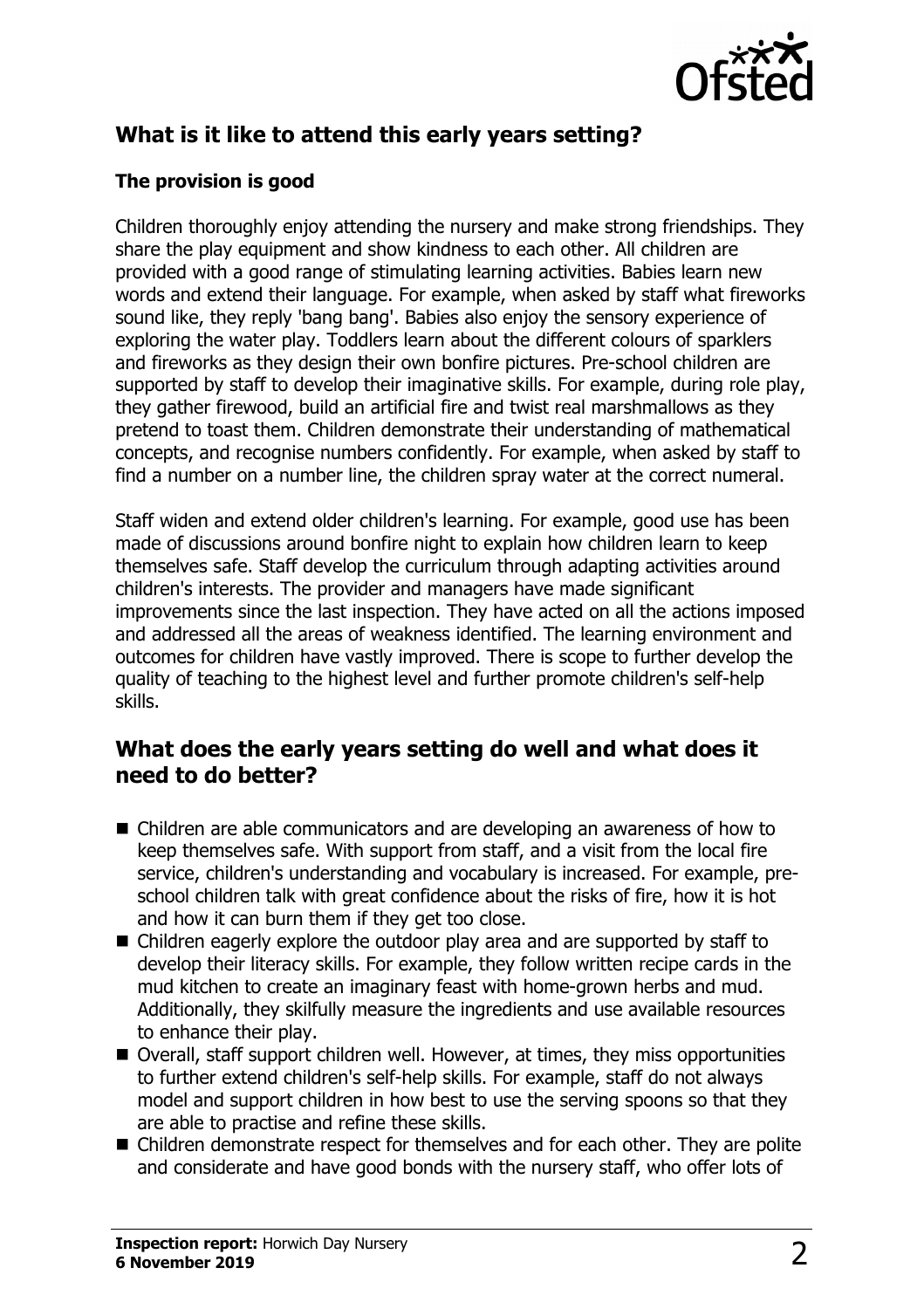

praise and encouragement. This enables children to feel confident and selfassured.

- Staff work well with parents and encourage children's learning at home. For instance, they provide ideas for parents and share books through the lending library, to further develop a love of reading at home.
- $\blacksquare$  Parents compliment the staff and appreciate the information they receive from their child's key person. This helps to keep them well informed about their child's learning and development and their daily experiences.
- $\blacksquare$  Managers and staff consider the ways in which children learn through play and have enhanced the environment to develop children's knowledge and skills in all areas. As a result, all children are making good progress.
- $\blacksquare$  Children learn about the wider world and their local community as they go on bus rides to the library, visit the local school for special assemblies and celebrate festivals from other faiths, such as Diwali.
- $\blacksquare$  Following a recent visit from the dentist, children demonstrated a good understanding about personal hygiene and how healthy habits contribute to leading a healthy lifestyle. Additionally, meals and snacks provided for children are well balanced and nutritious.
- $\blacksquare$  On the whole, leaders provide some effective coaching and supervision for staff. They are in the early stages of introducing more robust mentoring for trainee staff. However, this is yet to be embedded.
- $\blacksquare$  The provider and managers have a clear vision for the nursery. They have high expectations for the children. They engage well with the local authority advisers to further develop the management practices to enhance the overall provision.

# **Safeguarding**

The arrangements for safeguarding are effective.

All staff have updated their safeguarding knowledge since the last inspection. As a result all staff understand how to identify the signs that may indicate a child is at risk of harm or abuse. Staff are also confident to follow the relevant procedures in the event of an allegation against a staff member or manager. Managers ensure staff knowledge is current and discuss examples of safeguarding during staff meetings and staff supervisions. Safeguarding policies and procedures are implemented effectively.

## **What does the setting need to do to improve?**

#### **To further improve the quality of the early years provision, the provider should:**

- **n** strengthen arrangements at mealtimes to ensure children are better supported to further enhance their self-help skills
- $\blacksquare$  build on the current programme to support staff to ensure the quality of teaching is implemented to the highest level.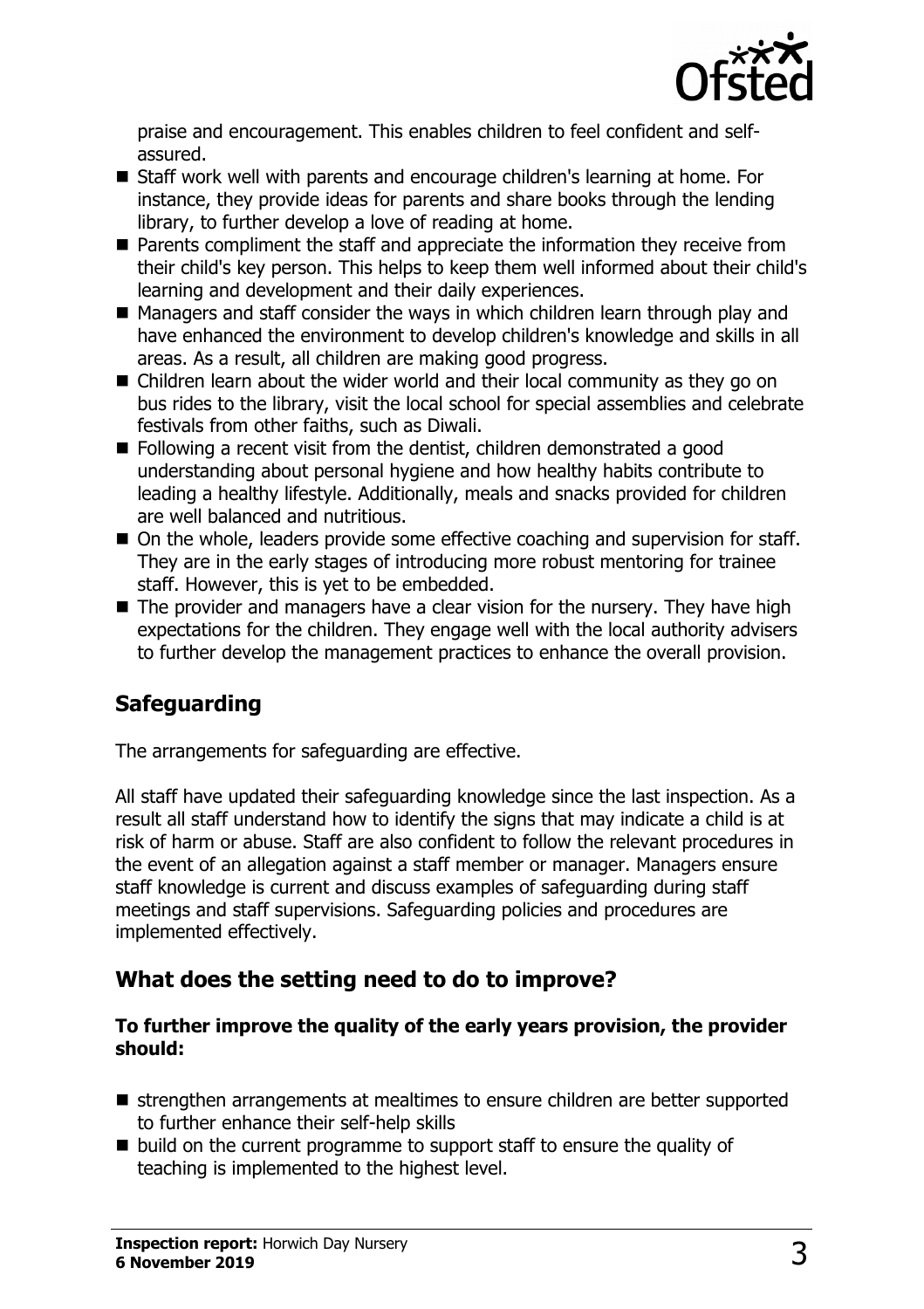

| EY548428                                                                             |
|--------------------------------------------------------------------------------------|
| <b>Bolton</b>                                                                        |
| 10113665                                                                             |
| Childcare on non-domestic premises                                                   |
| Early Years Register, Compulsory Childcare<br>Register, Voluntary Childcare Register |
| Full day care                                                                        |
| $0$ to 4                                                                             |
| 70                                                                                   |
| 29                                                                                   |
| Dad, Sheen                                                                           |
| RP548427                                                                             |
| 01204317397                                                                          |
| 13 May 2019                                                                          |
|                                                                                      |

## **Information about this early years setting**

Horwich Day Nursery registered in 2017 and is located in Horwich, Bolton. The nursery employs 12 members of childcare staff. Of these, one member of staff holds early years professional status and nine members of staff have appropriate early years qualifications at level 3. Two members of staff are unqualified. The nursery opens Monday to Friday from 7am until 6pm, all year round. It provides funded early education for two-, three- and four-year-old children.

## **Information about this inspection**

#### **Inspector**

Alison Tranby

#### **Inspection activities**

- $\blacksquare$  A learning walk was completed with the manager to gain an understanding of the learning aims and the curriculum.
- $\blacksquare$  The inspector observed the quality of teaching during two joint observations of activities, to assess the impact these had on learning.
- $\blacksquare$  Discussions were held with the provider, manager, staff, parents and children during the inspection.
- The inspector looked at evidence of staff's suitability and training.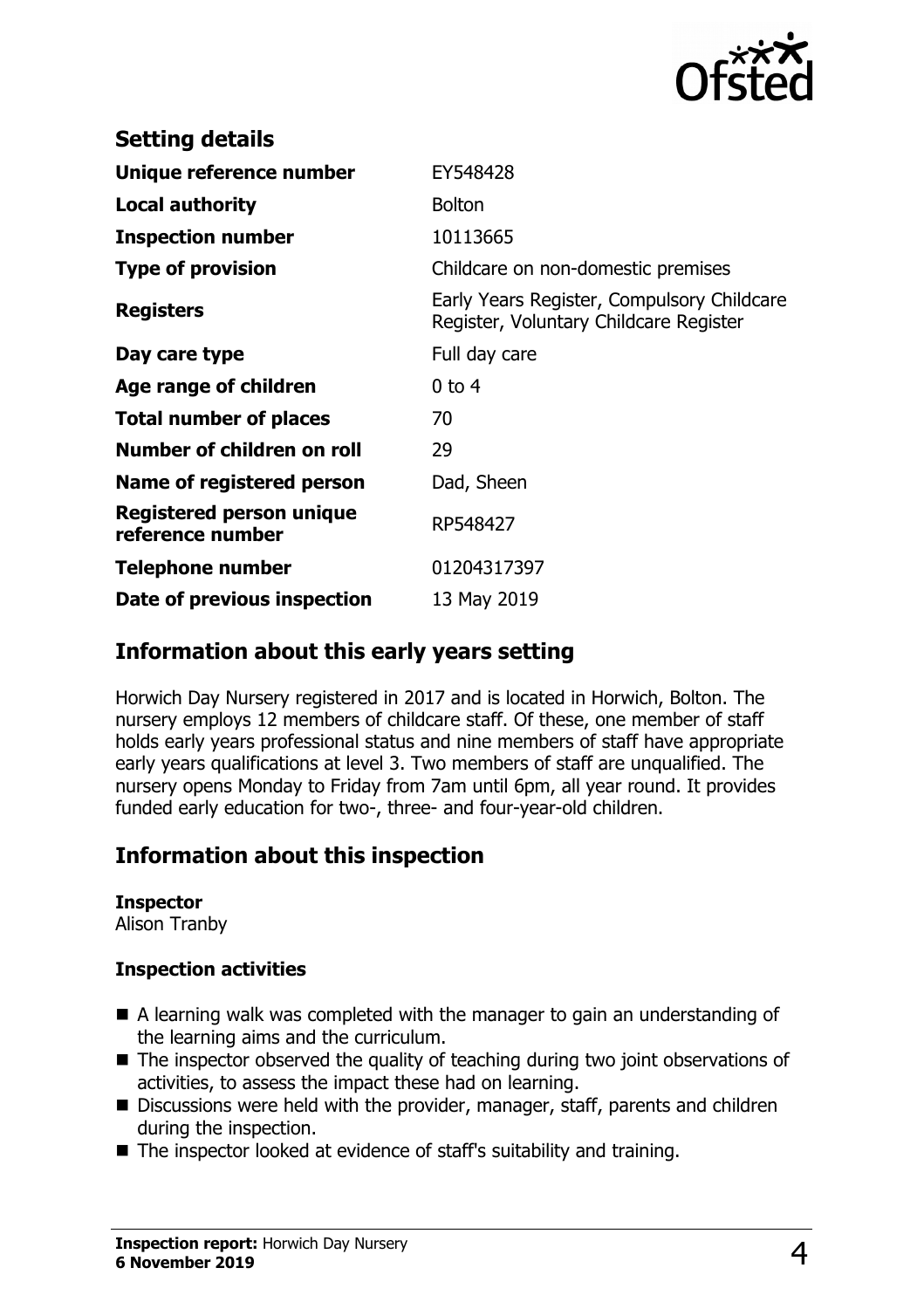

We carried out this inspection under sections 49 and 50 of the Childcare Act 2006 on the quality and standards of provision that is registered on the Early Years Register. The registered person must ensure that this provision complies with the statutory framework for children's learning, development and care, known as the early years foundation stage.

If you are not happy with the inspection or the report, you can [complain to Ofsted.](http://www.gov.uk/complain-ofsted-report)